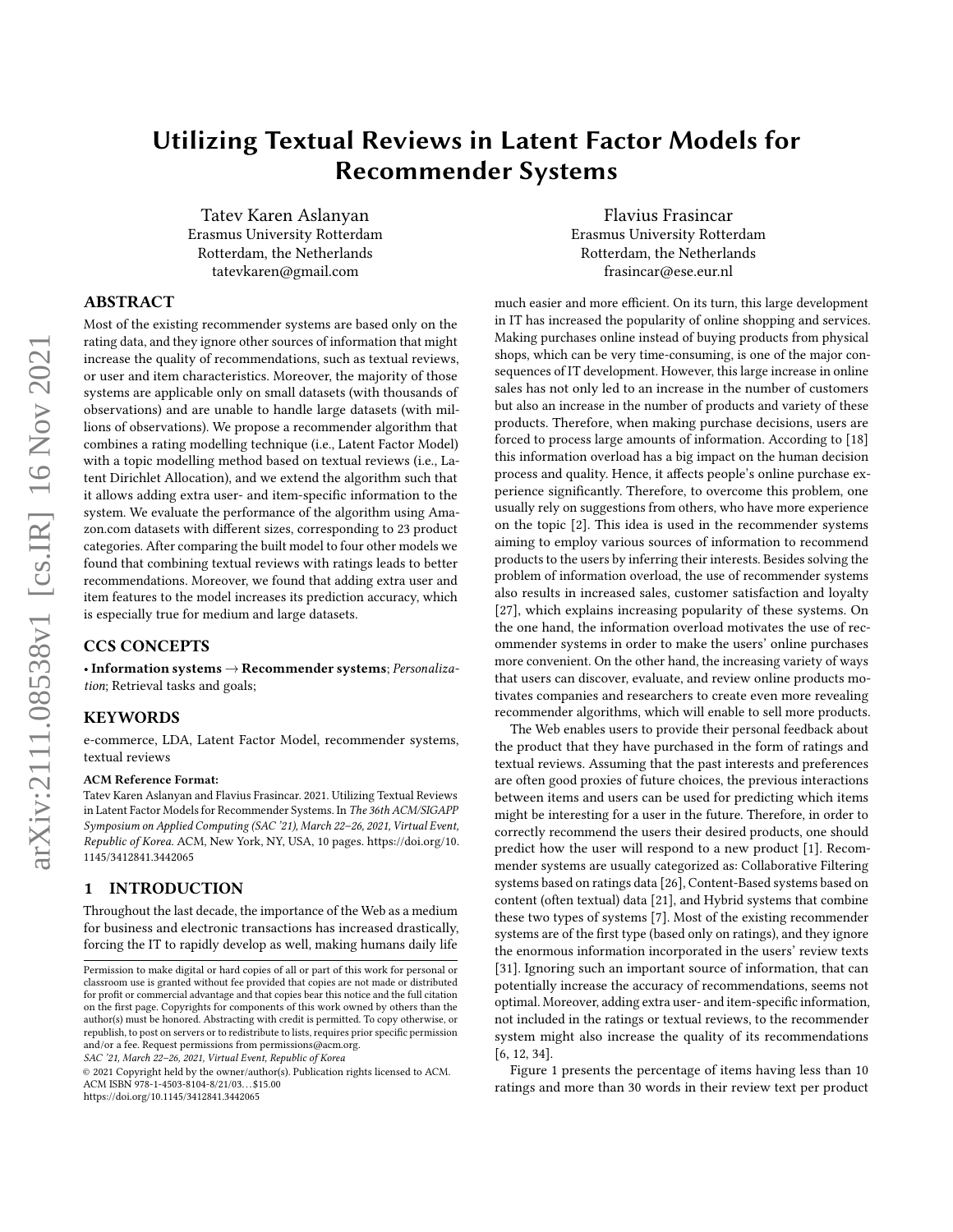<span id="page-1-0"></span>

Figure 1: Percentage of ratings and reviews per item. Brown (dark grey for black and white print) bars represent the percentage of items with less than 10 ratings per category. Green (light grey for black and white print) bars represent the percentage of items having on average more than 30 words per product category.

category in the datasets of the largest e-commerce Amazaon.com [\[23\]](#page-9-12). We observe that for almost all product categories it holds that at least 80% of items have very few ratings (less than 10) while over 40% of items have long textual reviews (with more than 30 words per review). Therefore, textual reviews can be considered as a potential source of information that can used to complement the absent ratings to increase the prediction accuracy of the recommender system. In this paper, we propose a recommender algorithm that is based on product ratings as well as textual reviews of customers, and it allows adding extra user- and item-specific information in order to make product recommendations. We focus on Latent Factor Models (also called Matrix Factorization) for modeling the item features and user preferences in a shared topic space and Topic Models (more precisely Latent Dirichlet Allocation) for modelling review features.

#### 2 RELATED WORK

Although, there exist a large amount of literature regarding recommender systems that are based on a single type of data, such as ratings or textual reviews, there have been only few attempts of combining user-item ratings and textual reviews to uncover the latent rating and latent review dimensions [\[4,](#page-9-13) [11,](#page-9-14) [20,](#page-9-15) [22,](#page-9-16) [30\]](#page-9-17). [\[11\]](#page-9-14) combined the predictions of the Latent Factor Model (LFM) with the predictions of the neighborhood model to generate more accurate recommendations. A similar approach was taken in case of the recommender system of 'Bellkor's Pragmatic Chaos', the Netflix Prize contest winner [\[17\]](#page-9-18). This system compares the watching and searching habits of similar users, and then recommends movies that share the characteristics with movies that are highly rated by the current user. Since then, LFM became the most popular Collaborative Filtering (CF) technique used for both rating and item recommendations [\[25\]](#page-9-19).

[\[30\]](#page-9-17) have developed an algorithm called Collaborative Topic Modeling, combining CF and probabilistic topic modeling, which recommends scientific papers to an online community of users. Authors found that the proposed recommender system, based on

both contents of articles and users' ratings, performs better than the recommender system based on standard Matrix Factorization (MF) methods. Among all the Hybrid recommender systems, one of the most known systems combining ratings with textual reviews for making recommendations is the Hidden Factors and Topics (HFT) algorithm proposed in [\[22\]](#page-9-16). HFT combines latent rating dimensions learned by LFM, with latent review topics learned by the topic modeling technique Latent Dirichlet Allocation (LDA), in order to make rating predictions. [\[22\]](#page-9-16) stated that, the HFT algorithm results in highly interpretative textual labels for the hidden rating dimensions helping to 'justify' ratings with review text, and in increased prediction accuracy of the recommender system. Another example of a recommender algorithm that combines ratings with textual reviews has been introduced in [\[20\]](#page-9-15), called Ratings Meet Reviews (RMR). The proposed method is a probabilistic generative model combining the topic modeling technique LDA with the MF method for ratings. The main difference between HFT and RMR is the way the authors combine the two models. More specifically, HFT uses the MF method to model the ratings, whereas RMR uses a mixture of Gaussian distributions. [\[20\]](#page-9-15) found that RMR outperforms the standard MF based approach and results in similar prediction accuracy compared to HFT. The TopicMF algorithm introduced by [\[4\]](#page-9-13) is also an example of a recommender algorithm combining ratings and reviews in order to make recommendations for the users. TopicMF uses biased MF for modeling the ratings and uses Non-negative Matrix Factorization (NMF) for modeling the latent topics in the textual reviews. The main difference between this algorithm and the earlier mentioned recommender algorithms is that it uses NMF instead of LDA as the topic modeling approach. The final example related to the model introduced in this study is the Rating-Boosted Latent Topics (RBLT) algorithm introduced by [\[29\]](#page-9-20). RBLT used LDA for extracting topics from the reviews like HFT and RMR and it also uses MF for modeling the ratings like HFT. The main difference between RBLT and HFT is that HFT uses item-features in rating prediction and topic-distributions as a regularization for these item-features, whereas the RBLT includes the topic-distributions in the rating prediction procedure but not in the regularization term. [\[29\]](#page-9-20) found that adding textual reviews to the CF system increases its prediction accuracy significantly.

One similarity that is shared by the previously surveyed papers is that they propose to use textual reviews as well as ratings to model item features and user preferences in a shared topic space and consequently bring them into LFM to generate recommendations. Our research will also be focused on utilizing recommender systems with the MF approach by using product ratings as well as textual reviews of customers.

There have been also few attempts of building a recommender system that allows adding user- or item-specific characteristics, not present in the rating or review data [\[6\]](#page-9-9), [\[12\]](#page-9-10), [\[34\]](#page-9-11). [\[6\]](#page-9-9) and [\[12\]](#page-9-10) introduced CF recommender systems that also allow adding user- and item-specific features on the top of the ratings. As extra user and item information [\[12\]](#page-9-10) used the browsing data. The CF system extension in [\[12\]](#page-9-10) has been done by adding extra rows and columns to the user-item rating matrix. However, all these extended recommenders that allow adding user or item features to the system, are based only on ratings. To our knowledge, there are no studies of recommender systems combining ratings and textual reviews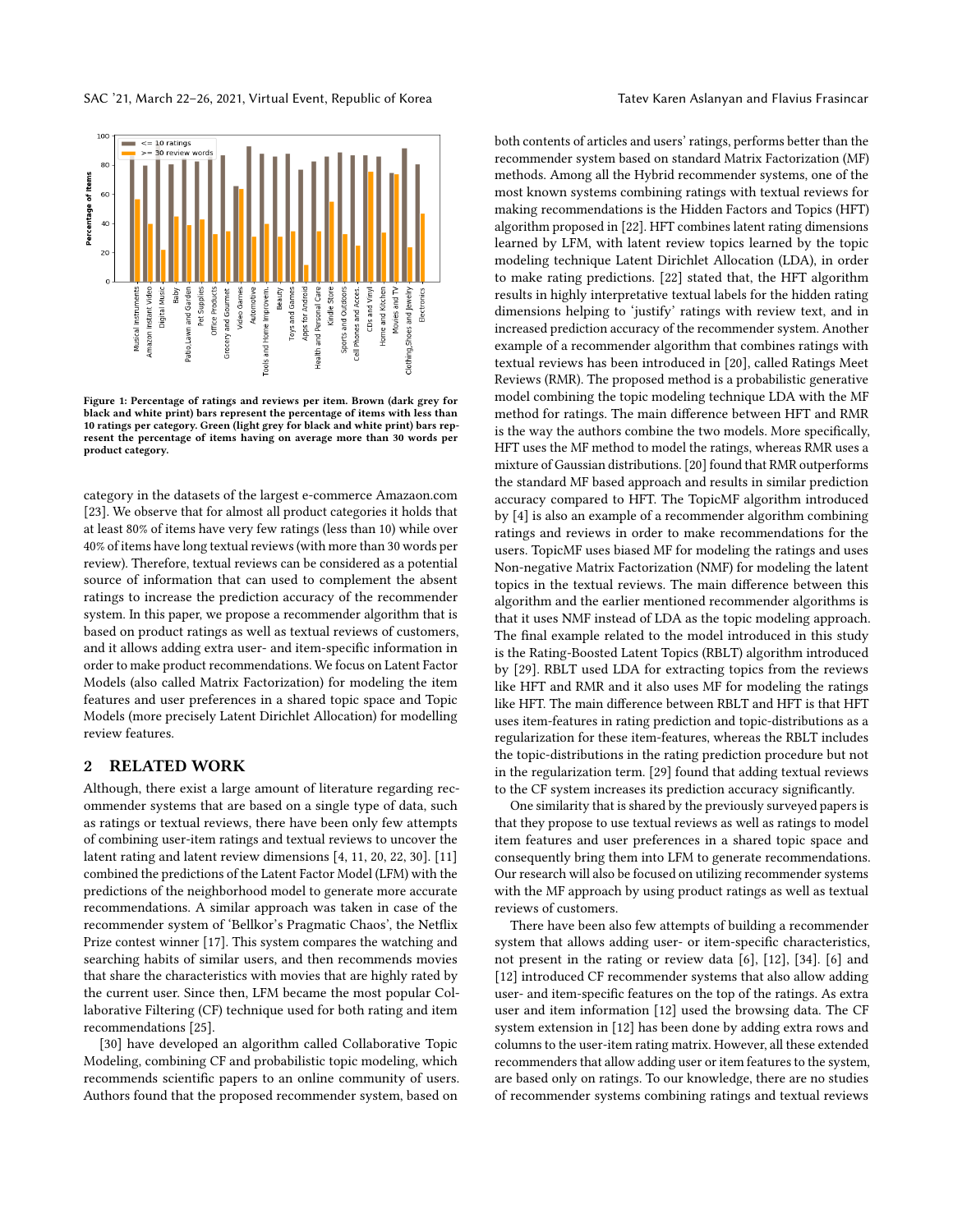Utilizing Textual Reviews in Latent Factor Models for Recomm. Systems SAC '21, March 22–26, 2021, Virtual Event, Republic of Korea

that also allow adding extra user or item information to the system. Another limitation of the existing literature is that most of the proposed recommender systems are modeled and implemented on a dataset consisting of very few product categories or a small number of observations.

To address the previously identified limitations we propose a recommender algorithm called LDA-LFM, which combines the topicmodeling technique LDA with the rating-modeling method LFM and allows adding (latent) extra user- and item-specific features to make recommendations. LDA-LFM is a generalization of the HFT model proposed by [\[22\]](#page-9-16), but it will use an alternative approach for model regularization and will allow adding extra user- and itemspecific features to the recommender system. These extra features will behave as additional factors in MF driving the ratings following the approach proposed in [\[12\]](#page-9-10), while these extra features do not appear in the topic modelling method LDA. This system is applied on both small and large datasets, with or without a large number of product categories.

# 3 RATING AND REVIEW MODELS

In this section, we introduce all models and techniques used to build and evaluate the proposed LDA-LFM model. We describe the technical details and optimization approach of LFM and the topic modeling technique LDA used in this study.

# <span id="page-2-1"></span>3.1 Latent Factor Model for Recommendations

In CF recommender systems, the Latent Factor Model (LFM), also called Matrix Factorization, has become very popular especially after the earlier mentioned Netflix Prize Contest [\[14,](#page-9-21) [15\]](#page-9-22). Usually, the rating matrix contains lots of missing elements, thus suffers from the sparsity problem. In order to overcome this problem, LFM uses the idea of dimensionality reduction to estimate and fill in all missing entries of the sparse user-item rating matrix. The goal of dimensionality reduction is to rotate the axis system such that the pairwise correlations between dimensions can be removed and a large sparse matrix can be decomposed into smaller and dense matrices. Accordingly, the reduced, rotated, and complete data matrix representation can be efficiently estimated from a sparse data matrix. The key idea of the Matrix Factorization method is that any m x n sparse matrix R with rank  $k < min\{m,n\}$  can be approximated by rank-k matrices in the following way [\[28\]](#page-9-23):

$$
R \approx PQ^T \tag{1}
$$

where P and Q are m x k and n x k matrices, respectively. So, the user-item sparse matrix R is approximately equal to the product of P and Q matrices, such that the vectors of R can be represented by the rows of matrix P and columns of matrix Q. Stated differently, in LFM, sparse ratings matrix R is decomposed into the product of two low-rank rectangular matrices P, the user matrix, and Q, the item matrix, where both P and Q have the same rank k. Each row of matrix P and each column of matrix Q are referred as latent factors. Let us define by  $p_u$  the *u*th row of user matrix P, the user factor representing the affinity of user u towards the rating matrix R, and by  $q_i$  the *i*th row of item matrix  $Q$ , the item factor representing the affinity of ith item towards the rating matrix R. Since, some users have a tendency to give higher ratings while other users

are more prone to provide lower ratings, and that some products have a tendency to be highly rated compared to other products, baseline predictions (biases) should also be taken into account. [\[16\]](#page-9-24) referred to biases as the observed variation in rating values due to the effects associated with either items or users independent of any interaction. Correspondingly, the estimate of each rating of the uth user about *i*th item, denoted by  $r_{ui}$ , can be expressed as follows:

<span id="page-2-2"></span>
$$
\hat{r}_{ui} = \alpha + b_i + b_u + q_i^T p_u \tag{2}
$$

where  $\alpha$  represents the global average of all ratings (an offset parameter),  $b_u$  and  $b_i$  represent the user and item biases, respectively. Accordingly, the error which arises in this estimation is defined as  $e_{ui} = r_{ui} \cdot \hat{r}_{ui}$  and in order to learn the latent factors  $p_u$  and  $q_i$ the following optimization problem should be solved, where we minimize the regularized squared error [\[17\]](#page-9-18):

<span id="page-2-0"></span>
$$
\arg \min_{\hat{\Theta}} \frac{1}{|\mathcal{T}|} \sum_{u,i \in \mathcal{T}} (e_{ui})^2 + \lambda \Omega(\Theta)
$$
\n
$$
\arg \min_{\hat{\Theta}} \frac{1}{|\mathcal{T}|} \sum_{u,i \in \mathcal{T}} (r_{ui} - \hat{r}_{ui})^2 + \lambda \Omega(\Theta)
$$
\n
$$
\arg \min_{\hat{\Theta}} \frac{1}{|\mathcal{T}|} \sum_{u,i \in \mathcal{T}} (r_{ui} - (\alpha + b_i + b_u + q_i^T p_u))^2 + \lambda \Omega(\Theta)
$$
\n
$$
\Omega(\Theta) = ||q_i||_2^2 + ||p_u||_2^2 + ||b_i||_2^2 + ||b_u||_2^2
$$
\n(3)

T represents the corpus of all ratings (in the training set),  $\Theta = \{\alpha, \beta, \gamma\}$  $b_u, b_i, p_u, q_i$  is the parameter space of the model. The objective function in Equation [3](#page-2-0) can be seen as quadratic loss function which quantifies the loss of accuracy when an element of rating matrix R is approximated by low-rank factorization.  $\|.\|^2_2$  represents the squared Frobenius norm, also called the  $L_2$  norm. We use regularization to prevent model overfitting, which is required especially when the dataset used for fitting the model contains a large number of features, like it is in our case. The constant  $\lambda$  from Equation [3,](#page-2-0) which is often referred as the regularization constant, determines the level of regularization and controls how hard unnecessary features in the model are penalized. Determining the value of  $\lambda$  is a trade-off between prediction variance and bias. One popular way of determining the optimal value is Grid Search.

One of the most popular ways of solving the optimization problem defined in Equation [3](#page-2-0) is Stochastic Gradient Descent (SGD) [\[16,](#page-9-24) [22,](#page-9-16) [32,](#page-9-25) [33\]](#page-9-26). Other typical methods which can be considered as possible alternatives to the SGD method, like the Limited-memory Broyden-Fletcher-Goldfarb-Shanno (L-BFGS) [\[35\]](#page-9-27) or Orthant-Wise Limited-memory Quasi-Newton (OWL-QN) [\[3\]](#page-9-28), work very slowly when the model is fitted on a large training dataset and performing it by one machine is sometimes intractable. SGD addresses these issues because it scales well with both big data and with the size of the model, therefore it is preferred in this analysis. However, even though the method itself is simple and fast, it is known as a "bad optimizer" because it is prone to finding local optimum instead of a global optimum. A popular technique designed to improve the performance of SGD method is the Adaptive Moment Estimation (Adam) introduced by [\[13\]](#page-9-29). Adam is the extended version of the SGD (with momentum). The main difference compared to the SGD (with momentum), which uses a single learning rate for all parameter updates, is that Adam algorithm defines different learning rates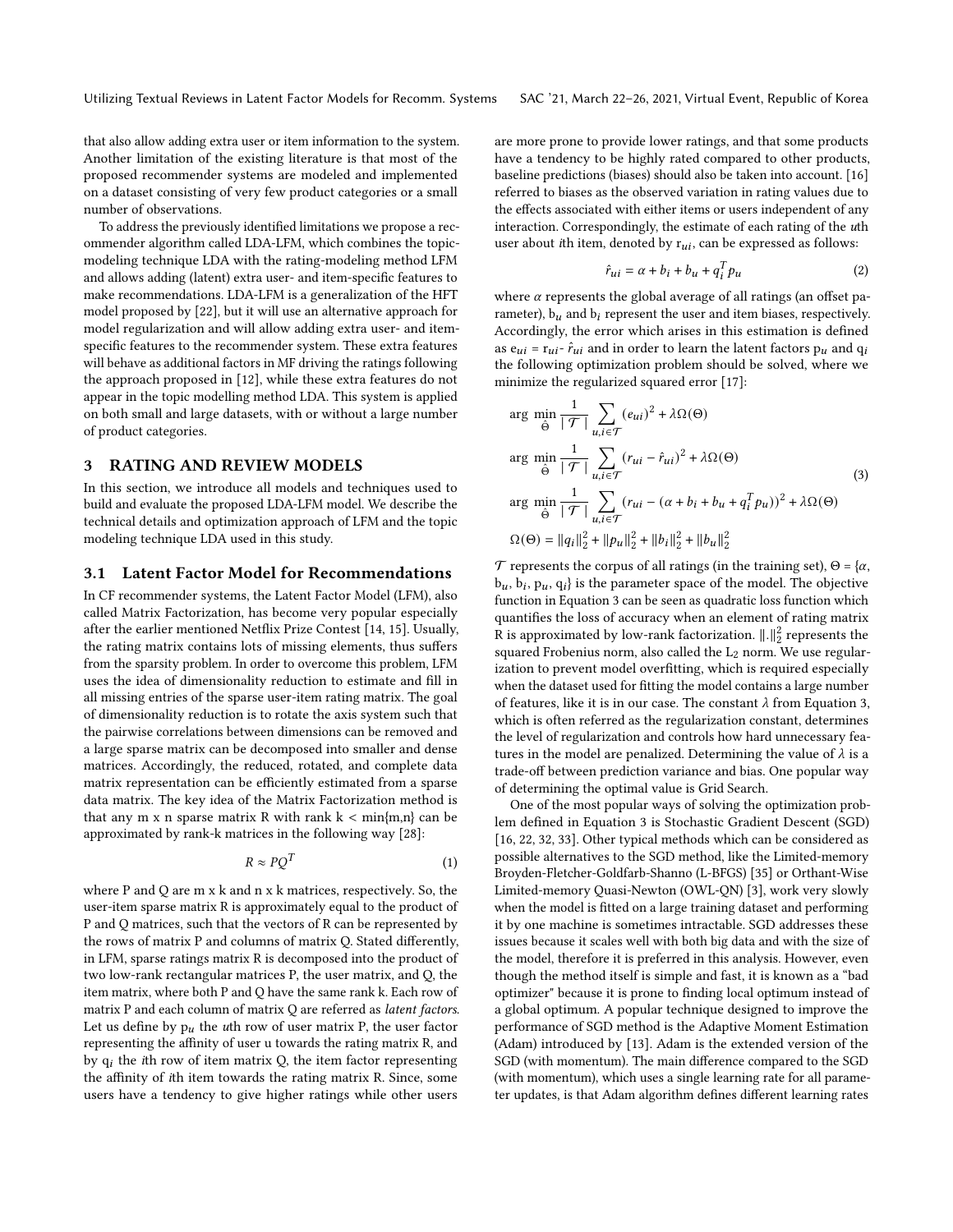for different parameters. The algorithm calculates the individual adaptive learning rates for each parameter based on the estimates of the first two moments of the gradients.

#### <span id="page-3-3"></span>3.2 Latent Dirichlet Allocation

Each text review provided by a user, represented as a bag of words, contains valuable information, which can potentially increase the prediction accuracy of the recommender system. For this reason, the textual reviews should be modeled and analyzed. Latent Dirichlet Allocation (LDA) introduced by [\[5\]](#page-9-30) is one of the most popular text mining methods in the context of recommender systems. Therefore, we will use LDA as a topic modeling technique in this analysis in order to uncover the hidden dimensions in the user review texts.

There are three main entities defined in this method: words, documents, and corpora. The entity word is defined as a basic unit of a discrete data from a vocabulary,  $w_{d,i}$  where  $j \in \{1,2,...,N_d\}$ , which indicates the index of the word in document d. These words are represented in the form of a vector where the jth element of this vector takes value 1 and remaining all elements take value 0. The entity *document* is a sequence of N words denoted by  $d \in \mathcal{T}$  such that  $N_d$  represents the number of words in document d. Finally, the entity corpus is defined as a collection of documents denoted by  $\mathcal{T} = (d_1, d_2, ..., d_M)$ , where M is the number of all documents in the corpus. For simplicity we will use indices to identify documents.

LDA makes a few important assumptions regarding the model. Firstly, it assumes that words carry strong semantic information and that documents discussing similar topics will use similar words. Therefore, latent topics are discovered by identifying a bag of words in a corpus that frequently occur together in a document. Secondly, LDA assumes that documents are probability distributions of latent topics and topics are probability distributions of words. So, every document consists of a certain amount of topics and each of these topics is a distribution of words. Therefore, the model assumes that there are in total K latent topics. Then, LDA assigns to each document d a K-dimensional topic distribution  $\theta_d$  drawn from a Dirichlet distribution represented in the form of a stochastic vector, such that the kth entry of it,  $\theta_{d,k}$ , represents the fraction of words in document d which discuss kth topic. Stated differently, the likelihood that words in document d will be about topic k is equal to  $\theta_{d,k}$ . Furthermore, each topic k is a distribution of words represented by  $\phi_k$  such that each word has a particular likelihood of being used in the topic k.

Let us denote by  $z_{d,i}$  the topic assigned to the jth word in document d. Then the LDA model is defined as follows:

- $\theta_d \sim \mathcal{DIR}(y)$  with  $d \in \{1,...,M\}$
- $\phi_k \sim \mathcal{DIR}(v)$  with  $k \in \{1,...,K\}$
- $z_{d,i} \sim Multinomial(\theta_d)$
- $w_{d,j} \sim Multinomial(\phi_{z_{d,j}})$

where  $\gamma$  represents the parameter of the Dirichlet distribution for document-topic distribution  $\theta_d$  and v is the parameter of the Dirichlet distribution for word-topic distribution  $\phi_k$ .  $z_{d,i}$  represents the topic assigned to the jth word in document d. We assume that the total number of words in vocabulary is V. Moreover, we denote the likelihood function of  $z_{d,j}$  conditional on topic mixture of document d,  $\theta_d$ , p(z<sub>d, i</sub> |  $\theta_d$ ) as follows:

<span id="page-3-0"></span>
$$
p(z_{d,j} | \theta_d) = \theta_{d,z_{d,j}} \tag{4}
$$

Consequently, the probability of jth word in document d,  $w_{d,j}$ , conditional on the chosen topic  $z_j$  denoted by  $p(w_{d,j} | z_{d,j}, v)$  is defined as follows:

<span id="page-3-1"></span>
$$
p(w_{d,j} \mid z_{d,j}, v) = \phi_{z_{d,j}, w_{d,j}}
$$
 (5)

Furthermore, using the definition of the Dirichlet probability distribution, the conditional topic distribution is defined as follows:

$$
p(\theta \mid \gamma) = \frac{\Gamma(\sum_{d=1}^{D} \gamma_d)}{\prod_{d=1}^{D} \Gamma(\gamma_d)} \theta_1^{\gamma_1 - 1} \dots \theta_d^{\gamma_d - 1}
$$
 (6)

where  $\theta_d > 0$  and  $\Gamma(\cdot)$  represents the Gamma function. Consequently, the joint distribution of a topic  $\theta$ , K topics z, and N words w is defined as follows:

$$
p(\theta, z, w | \gamma, v) = p(\theta | \gamma) \prod_{j=1}^{N} p(z_j | \theta) p(w_j | z_j, v)
$$
 (7)

where  $N = \sum_{d=1}^{M} N_d$ . Using the properties of discrete and continuous random variables' distributions, the marginal distribution of document d is defined as follows:

<span id="page-3-2"></span>
$$
p(w | y, v) = \int p(\theta | \gamma) \prod_{j=1}^{N} \sum_{z_j} p(z_j | \theta_d) p(w_j | z_j, v) d\theta_d
$$
\n(8)

Consequently, using Equations [4,](#page-3-0) [5](#page-3-1) and [8](#page-3-2) the likelihood of a text corpus  $\mathcal T$  conditional on the word distribution  $\phi$ , topic distribution  $\theta_d$  and topic assignments z is defined as follows:

$$
p(\mathcal{T} \mid \gamma, \nu, z) = \prod_{d \in \mathcal{T}} \left( \int p(\theta_d \mid \gamma) \prod_{j=1}^{N_d} \sum_{z_{d,j}} \theta_{d, z_{d,j}} \phi_{z_{d,j}, w_{d,j}} \right) d\theta_d
$$
\n(9)

This expression can also be rewritten in terms of the topic distribution  $\theta_d$  and word distribution  $\phi$ , in the following way:

$$
p(\mathcal{T} \mid \theta, \phi, z) = \prod_{d \in \mathcal{T}} \prod_{j=1}^{N_d} \theta_{d, z_{d,j}} \phi_{z_{d,j}, w_{d,j}}
$$
(10)

where parameters  $\theta$  and  $\phi$  should be estimated, which we denote by Φ, such that  $Φ = {θ, φ}$ . Then, the log-transformation of the conditional corpus probability  $p(\mathcal{T} | \theta, \phi, z)$  is defined as follows:

<span id="page-3-4"></span>
$$
l(\mathcal{T} | \theta, \phi, z) = \sum_{d \in \mathcal{T}} \sum_{j=1}^{N_d} log(\theta_{d, z_{d,j}} \phi_{z_{d,j}, w_{d,j}})
$$
(11)

Typically, in order to estimate the LDA model parameters, Variational Bayesian (VB) methods or sampling approaches based on Markov Chain Monte Carlo (MCMC) sampling are being used [\[5,](#page-9-30) [8\]](#page-9-31).

Figure [2](#page-4-0) visualizes the dependencies among the LDA model parameters. High  $\gamma$  indicates that it is likely that each document contains a mixture of most of the topics. Conversely, low  $\gamma$  indicates that each document contains only few of the topics. Furthermore, high  $\nu$  indicates that each topic contains most of the words of that topic, whereas small  $\nu$  means that each topic contains only small amount of words. The parameters  $\gamma$  and  $\nu$  are at the *corpus level* which are both assumed to be sampled once in the process of corpus generation. The random variable  $\theta_d$  is the only variable at the document level, sampled once per document. Finally, the variables  $z_{d,j}$  and  $w_{d,j}$  are at the *word level* sampled once for each word per document.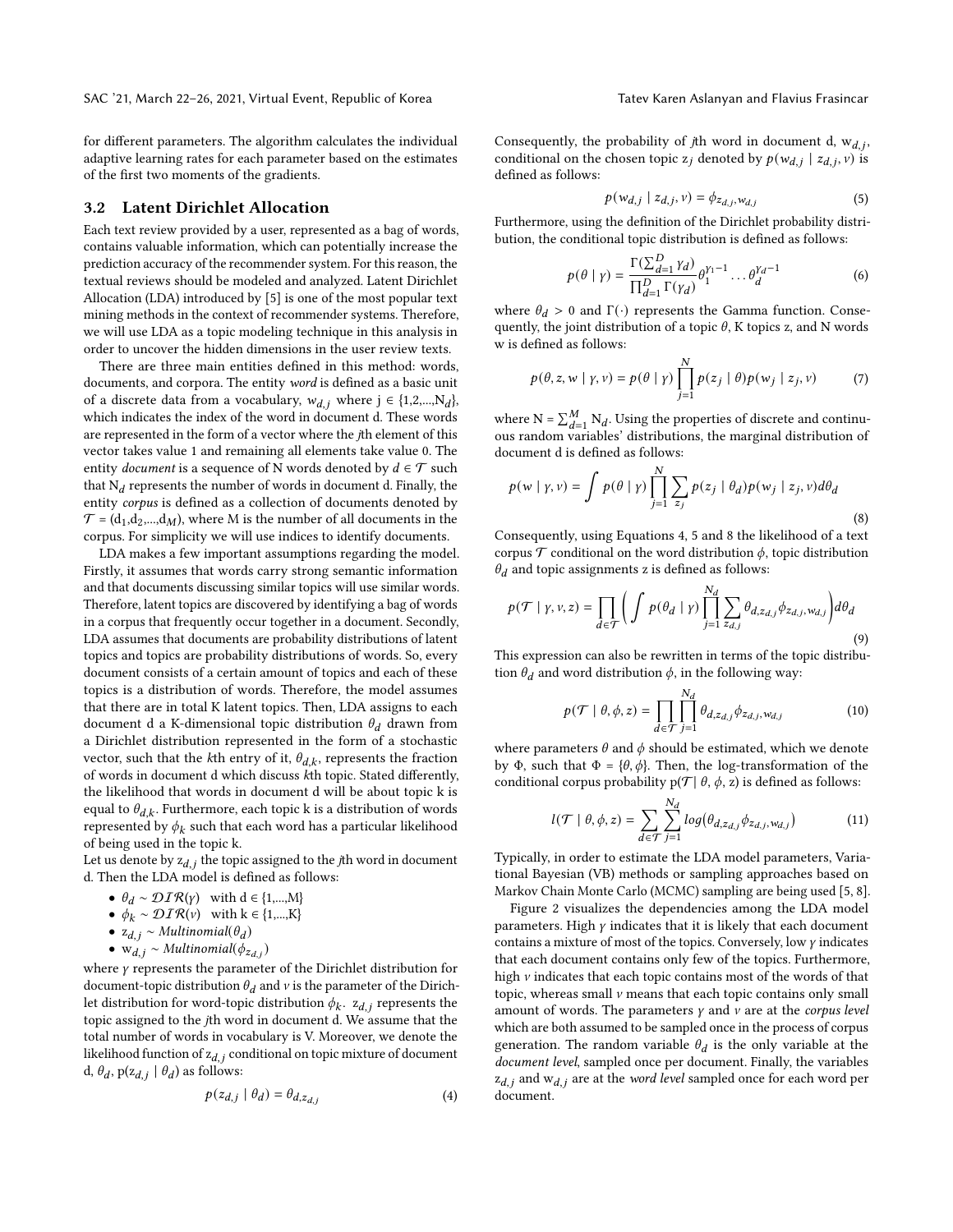<span id="page-4-0"></span>

Figure 2: LDA Visualization. K is the number of topics; M is the number of documents;  $N_d$  is the length of document d;  $\theta_d$  represents the topic distribution of document d which follows the Dirichlet distribution with parameter  $y$ ;  $v$  is the corresponding parameter of the word probability distribution of the topic k;  $w_{d,j}$  is a word in document d and  $z_{d,j}$  is that word's topic.

#### <span id="page-4-4"></span>3.3 LDA-LFM Model

The model that we design, called Latent Dirichlet Allocation-Latent Factor Model (LDA-LFM), aims to combine two main core ideas of two methods discussed in Sections [3.1](#page-2-1) and [3.2](#page-3-3) to to uncover both hidden dimensions in ratings and textual reviews, respectively.

As it was mentioned earlier, one of the three entities on which topic modeling is based on, is the document entity. Therefore, the concept of 'document' in the LDA-LFM model should be defined properly. There are different ways of defining this concept which should be based on the textual reviews. One can simply consider each text review of user u and item i as a document, denoted by  $d_{ui}$ . On the other hand, one can define a document as a set of all reviews corresponding to item i, denoted by  $\mathrm{d}_i$ . Finally, the set of all reviews provided by a user u as a document, denoted by  $d_u$ . [\[22\]](#page-9-16) found that the second definition, where the concept of a document is defined as the set of all reviews of item i ( $\mathrm{d}_i$ ), leads to the best model performance. The motivation behind this choice is that when users provide feedback about the products in terms of textual reviews, they discuss more often the characteristics of the product rather than discussing their personal preferences. Therefore, we will define the concept of documents in LDA-LFM in the similar way as in [\[22\]](#page-9-16).

The idea behind the LDA-LFM model is to find the K-dimensional topic distribution  $\theta_i$  of each item using textual reviews of item i which shows the extent to which each topic k is discussed across all the reviews for item i. Consequently, these topic distributions are used as item-factors in combination with user-factors in the Latent Factor Model to fully predict all user-item ratings. In Section [3.1](#page-2-1) we stated that parameter  $q_i$  is the rating factor possessing the properties of item i that can be reviewed by users, whereas in Section [3.2](#page-3-3) we stated that parameter  $\theta_i$  is the topic distribution of words that appear in those reviews. Assuming that, if an item i has a certain property, then it will correspond to a particular topic discussed in that item's textual review, such that  $q_{i,k}$  and  $\theta_{i,k}$  are positively correlated, we need to define the exact relation between these two parameters. However,  $q_{i,k}$  and  $\theta_{i,k}$  cannot be considered as being equal since the topic distribution  $\hat{\theta}_i$  is a stochastic vector describing topic probabilities while latent item factor  $q_i$  can take an arbitrary value in  $\mathbf{R}^K$ . Stating that  $q_i$  is a stochastic vector like  $\theta_i$ would result in a loss of power in the proposed model and changing the structure of the topic distribution  $\theta_i$  to make it more similar to

 $q_i$  will lead to the loss of probabilistic power in the model. In order to not encounter these problems, the transformation of  $q_i$  to  $\theta_i$ should satisfy monotonicity,  $q_i \in \mathbb{R}^K$ , and  $\sum_k \theta_{i,k} = 1$  assumptions. The following transformation satisfies all these criteria:

<span id="page-4-2"></span>
$$
\theta_{i,k} = \frac{\exp(\kappa q_{i,k})}{\sum_{k'=1}^{K} \exp(\kappa q_{i,k'})}
$$
(12)

where the parameter  $\kappa$  controls for the reaching of the highest possible value of the transformation, often called 'pickiness' parameter. Large value of  $\kappa$  indicates that users discuss only the most important topic, whereas small  $\kappa$  indicates that users discuss all topics equally. We define the transformation, in such a way that, when  $\kappa$  $\rightarrow \infty$ ,  $\theta_i \rightarrow \iota$  (unit vector with 1 for the largest value of  $q_{i,k}$ ), and, when  $\kappa \to 0$ ,  $\theta_i$  converges to a uniform distribution. To make sure that the word distribution for topic  $k(\phi_k)$  is a stochastic vector, the following transformation of  $\phi_k$  is defined with an introduction of a new variable  $\psi$ :

<span id="page-4-3"></span>
$$
\phi_{k,w} = \frac{\exp(\psi_{k,w})}{\sum_{w'} \exp(\psi_{k,w'})}
$$
(13)

where  $\psi_k \in \mathrm{R}^V$  is used as a natural parameter for the topic distribution  $\phi_k \in \mathbb{R}^V$ , where V is the size of the vocabulary. Correspondingly, it holds that  $\sum_{n} \phi_{k,n} = 1$ . Then the objective function of the LDA-LFM model is defined as follows:

<span id="page-4-1"></span>
$$
f(\mathcal{T} \mid \Theta, \Phi, \kappa, z) = \sum_{u, i \in \mathcal{T}} (r_{u,i} - \hat{r}_{u,i})^2 + \lambda (\|p_u\|_2^2 + \|b_i\|_2^2 + \|b_u\|_2^2)
$$

$$
-\mu I(\mathcal{T} \mid \theta, \phi, z)
$$
(14)

where  $\Theta = {\alpha, b_u, b_i, p_u, q_i}$  and  $\Phi = {\theta, \phi}$  represent the set of parameters of the LFM and LDA model, respectively. The first term of Equation [14](#page-4-1) represents the prediction error corresponding to LFM, the second term represents the regularization of model parameters  $b_u$ ,  $b_i$ ,  $p_u$  and the third term represents the log-likelihood of the corpus of ratings and users from Equation [11.](#page-3-4) The parameter  $\mu \in R^+$ trades-off the importance of these two effects. We observe that in the LDA-LFM model, the regularization of  $q_i$  is different compared to the standard Matrix Factorization case, the regularization term does not contain the norm of  $q_i$ . More specifically, the third term of Equation [14](#page-4-1) behaves as a regularization for  $q_i$  [\[22\]](#page-9-16).

## 3.4 LDA-LFM with Extra Features

As it was mentioned earlier, the proposed recommender system should allow adding extra user- and item-specific features. A key aspect in adding extra features to the system is to better describe users and items, in order to better predict the preferences of those users for different items. Examples of user features are user demographics such as age, living area, gender, occupation, etc. [\[9\]](#page-9-32). If our goal is to build a movie recommender, then the genre, year of its release, name of the director, can all be interpreted as item characteristics, which can be added to system for making better recommendations. [\[6\]](#page-9-9), [\[12\]](#page-9-10) and [\[34\]](#page-9-11) introduced CF recommender systems that allow adding user- and item-specific features on the top of ratings. We will follow the approach of [\[6\]](#page-9-9) and [\[12\]](#page-9-10), who proposed adding extra rows and columns to the user-item rating matrix representing the extra features added to LFM. Figure [3](#page-5-0) visualizes an example of the Matrix Factorization model extended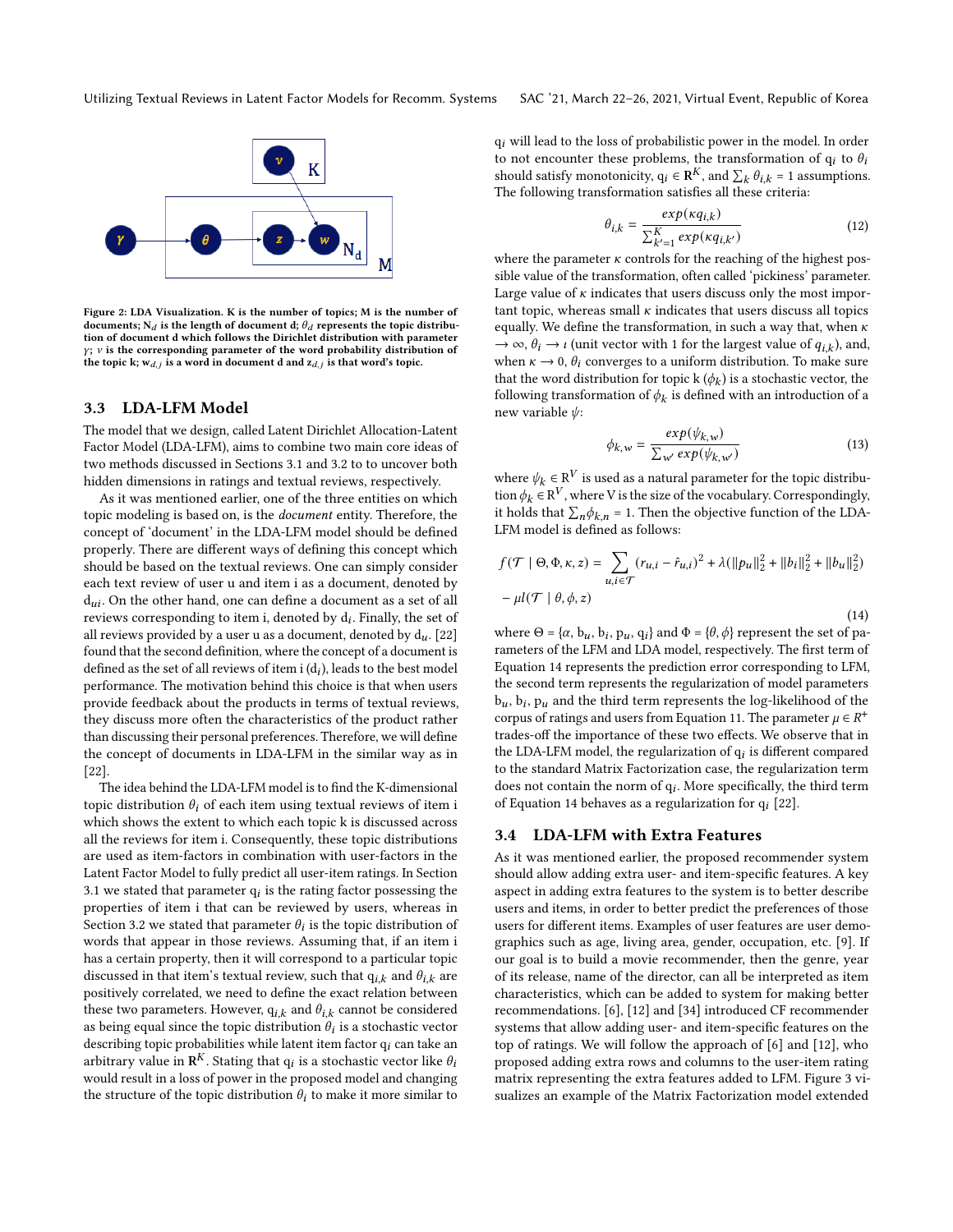<span id="page-5-0"></span>

Figure 3: Matrix Factorization of User-Item Rating Matrix with Extra Features. Matrix R is the rating matrix. Matrices P and Q are the user factor and item factor matrices, respectively. To both matrices P and Q are added by  $K^* = 3$  extra user-columns and item-rows. These extra K<sup>∗</sup> columns/rows do not appear in the LDA model while the first K ones do.

with three extra features. The main idea is to add the same amount of both extra user- and item-specific features. This assumption is necessary because LFM, which is used as rating modelling technique in the LDA-LFM model, requires matrix multiplication of two matrices with dimensions NUsers x K and K x NItems. This matrix multiplication is only possible when the number of columns in user-factor matrix P is equal to the number of rows of item-factor matrix Q. The extra features denoted by K<sup>∗</sup> from Figure [3](#page-5-0) do not appear in the LDA model and represent non-review factors that affect the review ratings.

# 3.5 LDA-LFM Model Fitting

Our goal is to find the solution to the optimization problem of Equation [14,](#page-4-1) which is:

$$
\arg\min_{\Theta,\Phi,\kappa,z} f(\mathcal{T} \mid \Theta,\Phi,\kappa,z) \tag{15}
$$

where the corpus  $\mathcal T$  is given. The LDA-LFM model defines the following uterative stochastic optimization procedure of two steps:

#### for i in Niter

<span id="page-5-1"></span>Solve arg 
$$
\min_{\Theta, \Phi, \kappa} f(\mathcal{T} | \Theta, \Phi, \kappa, z^{(t-1)}) \to \text{Update } \Theta^{(t)}, \Phi^{(t)}, \kappa^{(t)}
$$
  
\nSample  $z_{d,j}^{(t)}$  with  $p(z_{d,j}^{(t)} = k) = \theta_{d,k} \phi_{k, w_{d,j}}^{(t)}$ 

end for

where Niter is the number of iterations,  $d \equiv d_{u,i}$  represents the review or set of reviews (document) of item i by user u.

In the first step of this optimization procedure from Equation [16](#page-5-1) we fix the topic assignments for each word, i.e., the value of latent variable z and we solve the objective function with respect to Θ, Φ and  $\kappa$ . We use the Adam Optimizer for learning the rating related model parameters  $\Theta = {\alpha, b_u, b_i, p_u, q_i}$ , but also the review related parameters  $Φ = {θ, φ}$ , and κ. As it was mentioned earlier,  $θ ∈ Φ$ and  $q \in \Theta$  are linked through Equation [12.](#page-4-2) So, we do not use the textual reviews in order to fit the document-topic distribution  $\theta$ using the LDA approach. Instead, we determine  $\theta$  using q. Since, we introduced a transformation of  $\phi$ , to ensure that it is a stochastic vector, instead of learning  $\phi$  we learn the parameter  $\psi$ . Once we learn the  $\psi$ , by using the transformation defined in Equation [13,](#page-4-3)

the topic-word distribution  $\phi$  can be determined. Moreover, using the same optimization approach, we also learn the parameter  $\kappa$ .

In the second step of this iterative procedure, using the updated parameter values  $\Phi = \{\theta, \phi\}$  determined in the first step by the Adam Optimization, we randomly assign a topic k to each word, with a probability that is proportional to the likelihood of the occurrence of that topic with that particular word [\[30\]](#page-9-17). That is, the topic assignment probability of assigning kth topic to a word  $w_{u,i,j}$ for user u, item i and in *j*th position  $p(z_{w_{u,i,j}} = k)$  is proportional to the product of topic probability for user u, item i  $(\theta_{u,i,k})$ , and word probability used for that topic  $(\phi_{k, w_{u,i,j}})$ . We assume that the terms  $z_{w_{u,i,j}}$  and  $z_{u,i,j}$  are equivalent  $(z_{w_{u,i,j}} \equiv z_{u,i,j})$ . We iterate through all documents and word positions, d and j, respectively, in order to update the corresponding topics assigned to those terms. Finally, we repeat these two steps for Niter times and report the prediction accuracy of the model corresponding to the last iteration.

#### **EVALUATION**

As a prediction accuracy measure we use the Mean Squared Error (MSE) determined as follows:

$$
MSE = \frac{\sum_{(u,i)\in \mathcal{T}^*} (\hat{r}_{u,i} - r_{u,i})^2}{|\mathcal{T}^*|}
$$
(17)

where  $\mathcal{T}^*$  represents the corpus of all ratings in the test set,  $r_{u,i}$ represents the real rating from the test data for user u and item i, and  $\hat{r}_{u,i}$  is the corresponding predicted rating. MSE can take only non-negative values. Moreover, a lower value of MSE is an indication of better performing model.

It is worth to mention that the analysis is performed on a commodity machine with a Core i7 processor, 2.2 GHz frequency, and 252gb memory space using the programming language Python 3.7.

## 4.1 Data

(16)

In this research, we use a collection of datasets provided corresponding to the 23 product categories supplied by one of the largest e-commerce company in the world, Amazon.com. This data without duplicates was prepared by Julian McAuley. It consists of 142.8 million product reviews and a metadata for 9.4 million products, spanning a period of 18 years, from May 1996 to July 2014 [\[10,](#page-9-33) [23\]](#page-9-12). The chosen dataset is of 5-core type, that is, the data set excludes all customers and products having less than 5 reviews. The review dataset includes feedbacks of Amazon customers in the form of ratings, textual reviews, and helpfulness score. Meanwhile, the metadata includes various characteristics of the product: price, brand, descriptions, category information, image features and links of 'also viewed' and 'also bought' products. The raw review data, after removing duplicates and excluding users or items with less than 5 reviews, consists of 42.13 million reviews.

Table [1](#page-6-0) presents the general overview of the datasets of all product categories. We observe that all datasets are highly sparse and contain a very large amount of missing ratings. For almost all datasets it holds that the average star rating is approximately equal to 4. Moreover, the average number of words per review is at least 18 and at most 67. Finally, the smallest dataset, Musical Instruments, consists of 0.5 million reviews and the largest dataset, Electronics, consists of approximately 8 million reviews.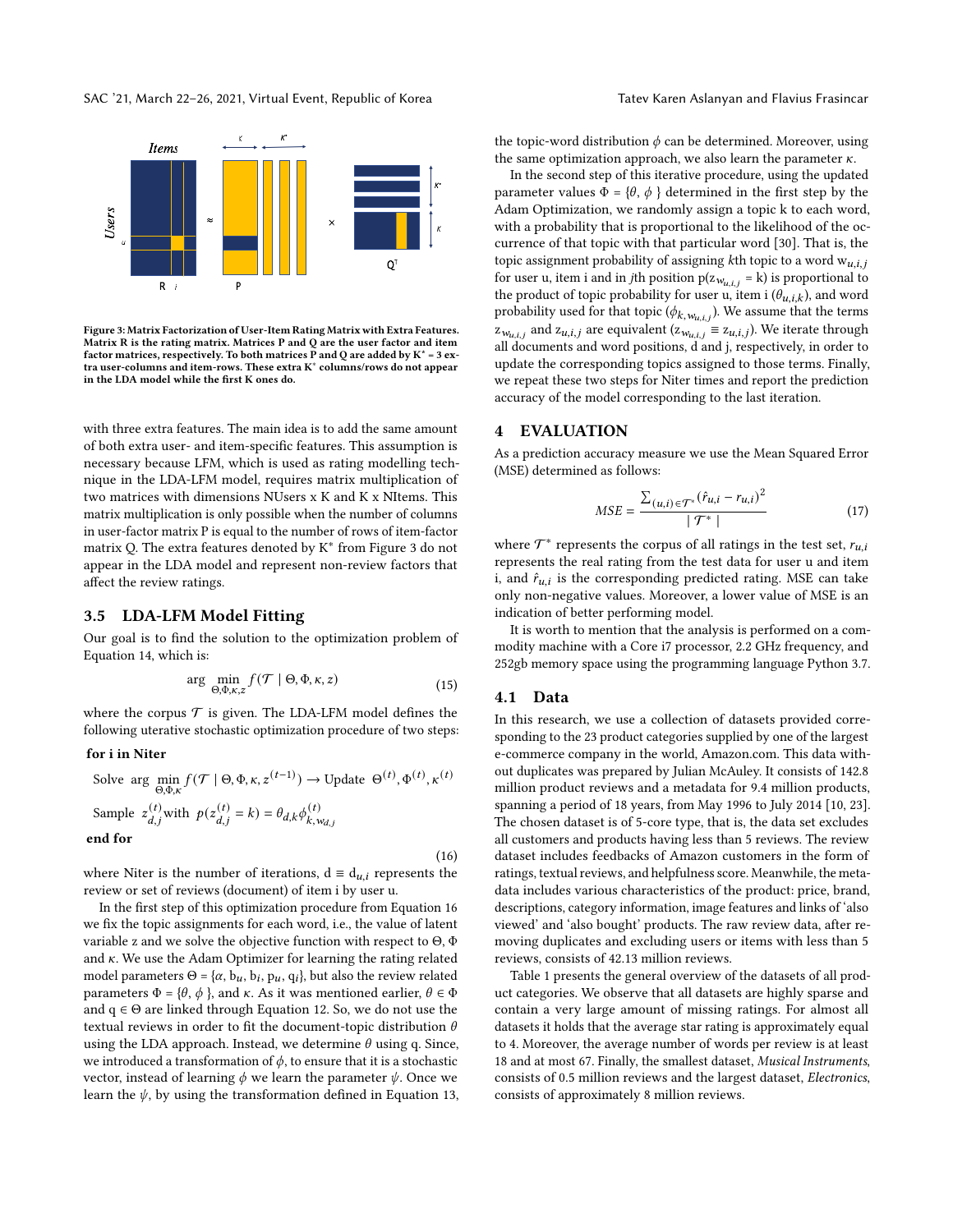<span id="page-6-0"></span>Utilizing Textual Reviews in Latent Factor Models for Recomm. Systems SAC '21, March 22–26, 2021, Virtual Event, Republic of Korea

| <b>Dataset</b>                     | <b>NUsers</b> | <b>NItems</b> | <b>NReviews</b> | A. W. | A. R. | <b>Sparsity</b> |
|------------------------------------|---------------|---------------|-----------------|-------|-------|-----------------|
| Electronics                        | 4.201.696     | 476,002       | 7,824,482       | 43    | 4.012 | 0.00039         |
| Clothing, Shoes and Jewelry        | 3,117,268     | 1.136,004     | 5.748.920       | 26    | 4.145 | 0.00016         |
| Movies and TV                      | 2.088.620     | 200.941       | 4.607.047       | 58    | 4.187 | 0.00110         |
| <b>Home and Kitchen</b>            | 2,511,610     | 410.243       | 4,253,926       | 36    | 4.099 | 0.00041         |
| <b>CDs and Vinyl</b>               | 1,578,597     | 486,360       | 3,749,004       | 67    | 4.403 | 0.00049         |
| <b>Cell Phones and Accessories</b> | 2,261,045     | 319,678       | 3,447,249       | 30    | 3.811 | 0.00048         |
| <b>Sports and Outdoors</b>         | 3,117,268     | 1,136,004     | 3,268,695       | 34    | 4.145 | 0.00034         |
| <b>Kindle Store</b>                | 1,406,890     | 430,530       | 3,205,467       | 42    | 4.232 | 0.00050         |
| <b>Health and Personal Care</b>    | 1,851,132     | 252.331       | 2,982,326       | 33    | 4.110 | 0.00063         |
| <b>Apps for Android</b>            | 1,323,884     | 61,275        | 2,638,173       | 18    | 3.996 | 0.00325         |
| <b>Toys and Games</b>              | 1,342,911     | 327.698       | 2.252.771       | 33    | 4.150 | 0.00051         |
| <b>Beauty</b>                      | 1,210,271     | 249,274       | 2,023,070       | 31    | 4.149 | 0.00067         |
| <b>Tools and Home improvement</b>  | 1,212,468     | 260,659       | 1,926,047       | 36    | 4.130 | 0.00061         |
| Automotive                         | 851,418       | 320,112       | 1,373,768       | 30    | 4.185 | 0.00051         |
| <b>Video Games</b>                 | 826,767       | 50.210        | 1,324,753       | 58    | 3.979 | 0.00051         |
| <b>Grocery and Gourmet Food</b>    | 768,438       | 166,049       | 1,297,156       | 31    | 4.255 | 0.00102         |
| <b>Office Products</b>             | 909.314       | 130,006       | 1,243,186       | 36    | 3.979 | 0.00105         |
| <b>Pet Supplies</b>                | 740,985       | 103,288       | 1,235,316       | 37    | 4.111 | 0.00161         |
| Patio, Lawn and Garden             | 714.791       | 105.984       | 993.490         | 37    | 4.006 | 0.00130         |
| Baby                               | 531.890       | 64.426        | 915.446         | 41    | 4.118 | 0.00270         |
| <b>Digital Music</b>               | 478,235       | 266,414       | 836,006         | 41    | 4.540 | 0.00066         |
| <b>Amazon Instant Video</b>        | 426,922       | 23,965        | 583,933         | 28    | 4.316 | 0.00571         |
| <b>Musical Instruments</b>         | 339,231       | 83,046        | 500,176         | 45    | 4.244 | 0.00178         |

Table 1: Overview of datasets. The following statistics per dataset are reported: number of users (NUsers), number of items (NItems), number of reviews (NReviews), average number of words in textual reviews after removing the stopwords (A. W.), average star rating (A. R.), and sparsity of the user-item rating matrix (Sparsity).

## 4.2 Data Preparation

In order to correctly evaluate the chosen model, we split the data into three datasets: training, validation, and test sets. We fit the model on the training data and find a set of optimal model parameters (hyperparmeter tuning) using the validation set. Finally, we use the test set for predicting the ratings and calculating model accuracy measures using the optimal set of parameters from the hyperparmeter tuning. For data separation we use the common 80/20 splitting rule. In order to have enough observations to correctly fit the model, we put 80% of all observations in the training set, while the remaining 20% we equally divided into the test and validation sets. However, splitting the data into training, test and validation sets, when some of the users and items appear only in the test set and not in the training set, will result in a loss of information about those users and items during the training of the model. Therefore, after randomly splitting the data into train and test set, we make sure that there is no user or item that is present in the test set but not present in the training set by removing these.

For implementing the topic modeling technique LDA, the review data should be cleaned. Therefore, we perform a few Natural Language Processing (NLP) tasks on the textual reviews in review tuples by using the Natural Language Tool Kit (NLTK) library of the programming language Python. Firstly, we apply tokenization to all review texts, which are provided as a group of sentences, and transform them into a group of words. Secondly, we transform them to lower case words and remove from these tokenized reviews the common English stop words and one-letter words. Subsequently, all special characters, digits, punctuation and single or multiple spaces are removed. Next, we apply lemmatization to the processed review text, for removing inflectional endings and holding the dictionary (base) form of a word only, known as the lemma of the

word. Finally, we combine all those cleaned reviews corresponding to the same item and create a corpus of documents, where each document contains all reviews (represented in the form of a group of words) corresponding to one item.

## 4.3 Parameter Initialization

Different methods introduced earlier contain various parameters which should be initialized. We initialize the offset  $\alpha$  by averaging over all ratings in the training set. Vectors  $b_i$ ,  $b_u$  and matrices P, Q are initialized using the random normal distribution. The fitting procedure of all models have been performed by the Adam Optimization with the learning rate 0.01. As initial value for  $\kappa$  we take the value 1, which will be updated by the Adam Optimization while fitting the model. For each model we run 35 iterations based on [\[4\]](#page-9-13) (with 20 iterations), [\[15\]](#page-9-22) (with 20-35 iterations), [\[24\]](#page-9-34) (with 30 iterations) while updating model parameters in  $\Theta$ ,  $\Phi$ , and  $\kappa$  in each iteration. The prediction accuracy of the model is reported based on the last model corresponding to 35th iteration, assuming that the last model, after all the updates, is the best performing model. As a common practice, for the LDA model we set both parameters  $\gamma$  and  $\nu$  equal to 0.1. Following the approach of [\[22\]](#page-9-16) we perform the analysis with the number of latent factors in the LFM model (K) and number of topics in the LDA model (L) equal to 5.

LDA-LFM contains two regularization parameters,  $\lambda$  and  $\mu$ . We tune this set of two parameters using the Grid-Search method, which fits the model for every specified combination of these two parameters and evaluates each of these models using validation set. As a result, the most accurate model specification, per product category, is then used in the main model prediction applied to the test dataset. Following the approach of [\[22\]](#page-9-16), for  $\lambda$  we use values {0, 0.001, 0.01, 1, 10} as a possible values in the Grid-Search, while for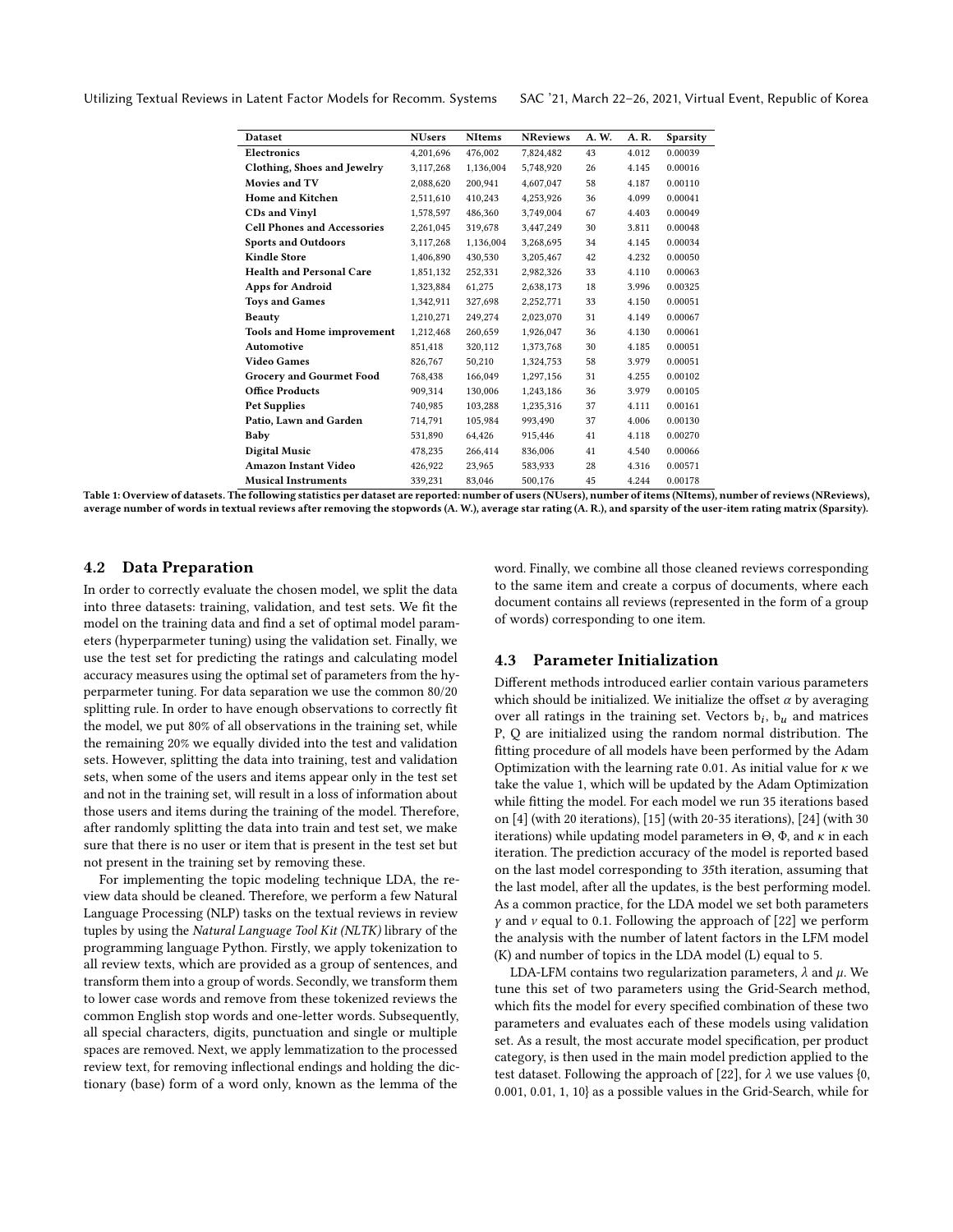regularization constant  $\mu$  we use the values {1, 10, 100, 1000, 10,000}. As it was mentioned in Section [3.3,](#page-4-4) we set the number of documents in the LDA model equal to the number of items in the data, where each document represents all reviews of an item in the training set. We set the size of the vocabulary equal to 5000, by keeping most 5000 frequent words from the corpus of all documents built from the item reviews present in training set.

# 4.4 Baseline Models

In order to test for the performance of the proposed LDA-LFM model, we use four other models based on different algorithms. Then we compare the prediction accuracy of the LDA-LFM model with the performance of the following models:

Offset Model: the predicted rating for all users is the same and is equal to the global average  $\alpha$ .

**Baseline Rating Model:** the predicted rating  $\hat{r}_{ui} = \alpha + \bar{r}_u + \bar{r}_i$ with  $\alpha$  representing the global average rating,  $\bar{r}_u$  the average difference between user ratings and the global average  $\alpha$ ,  $\bar{r}_i$  represents the average difference between item ratings and the global average  $\alpha$ .

LFM: standard Latent Factor Model model corresponding to Equation [2.](#page-2-2)

LDAFirst: in this model the user feedback in the form of ratings will be used as an input for the standard LFM, while the textual reviews will be used as an input for the LDA model described in Section [3.2.](#page-3-3) The key difference between this method and the proposed method LDA-LFM is that, in LDAFirst the topic-distributions  $\theta_i$  are sampled from a Dirichlet distribution, where each document is treated as the set of all reviews corresponding to item i, and they are used to set the  $q_i$  values, which stays constant while modeling the ratings. Thus we do not learn the  $q_i$  parameter of LFM during the iterative optimization procedure and we only update the parameters  $b_i$ ,  $b_u$  and  $p_u$  using the Adam Optimization. In the LDA-LFM model, we do not use the LDA method for determining the topic-distributions  $\theta_i$ . After that we sample the word topics, we learn  $\Phi = {\theta, \phi}$  using Adam Optimization as in Equation [16](#page-5-1) (where  $q_i$  is dependent on  $\theta_i$  by means of Equation [12\)](#page-4-2). Since we start this method by the LDA model and use its output  $(\theta_i)$  as an input for the LFM method  $(q_i)$ , we refer to this method as LDAFirst.

## 5 RESULTS

Firstly, we perform the analysis for the case when no extra features are added to the LDA-LFM model, assuming that the number of topics in the LDA model is equal to the number of latent factors in the LFM model with  $K \in \{5, 10\}$  [\[22\]](#page-9-16). Correspondingly, in order to analyse the impact of adding extra latent features (user- and item characteristics) on the performance of recommender system based on the proposed LDA-LFM model, such that the number of topics in LDA has value 5 and the number of latent factors with 4 different values of extra features  $K^* \in \{1, 2, 3, 4\}.$ 

Table [2](#page-8-0) presents the prediction per product category with the number of topics equal to 5. We observe that for the majority of supplied datasets it holds that the Offset and Baseline models perform the worst, with large MSE values, compared to the LFM, LDAFirst, and LDA-LFM models. Only for Video Games and Tools and Home Improvements datasets the Offset method performs better than the LFM and LDAFirst models. Moreover, we observe that compared to the Offset and Baseline models, standard LFM improves the recommender systems prediction accuracy for almost all datasets, except datasets Patio, Lawn and Garden, Video Games, and Tools and Home Improvement. This can be seen by the large difference between the MSE values corresponding to LFM, and MSE values corresponding to the Offset and Baseline models. We also observe that the MSE's corresponding to the LFM and LDAFirst models are very close to each other for the majority of datasets. This means that the LDAFirst model does not improve the prediction accuracy a lot compared to the standard LFM model. LDAFirst slightly outperforms LFM in case of the datasets Baby,Office Products Grocery and Gourmet Food, Apps for Android, CDs and Vinyl. From Table [2](#page-8-0) we observe that the LDA-LFM model outperforms all other models in almost all datasets, with its lowest MSE values. Last two columns of Table [2](#page-8-0) present the percentage decrease in the MSE of the LDA-LFM model compared to the LFM and the LDAFirst models, respectively. Both improvement columns consist mostly of positive entries. We observe that the proposed LDA-LFM results in at least 0.24% (Health and Personal Care) and at most 14.12% (Kindle Store) improvement in prediction accuracy, compared to the standard LFM. From Imp.  $[5]/[4]$  we observe that the proposed LDA-LFM results in at least 0.28% (Electronics) and at most 14.12% (Kindle Store) improvement, compared to the LDAFirst model. The improvement columns in Table [2](#page-8-0) contain also few negative values which correspond solely to small datasets (Musical Instruments, Amazon Instant Video, Patio, Lawn and Garden).

Table [2](#page-8-0) also reports the average MSE over all datasets per model in case of  $K = 10$ . We observe that average MSE's per model with K  $= 5$  and  $K = 10$  are similar.

Table [3](#page-8-1) presents the prediction results in terms of MSE, per product category with the number of topics equal to 5 and extra added features. We observe that for almost all datasets there is at least one LFM-LDA model with extra feature(s) with higher prediction accuracy (lower MSE value compared to the corresponding MSE value in the  $K^* = 0$  model, i.e., without extra features). Moreover, for the datasets Musical Instruments, Patio, Lawn and Garden, Automotive, Toys and Games, Health and Personal Care, Sports and Outdoors, CDs and Vinyls, Home and Kitchen and Movies and TV all four models with different number of extra features are performing better compared to the model without extra added features. However, there are few datasets (Amazon Instant Video, Office Products, and Beauty) for which it holds that adding extra features to the LDA-LFM model either does not change or worsens the performance of the model. We observe that all those datasets, for which adding extra features is not efficient, are either very small or medium size datasets in the set of all 23 Amazon datasets used in this study. The last row of Table [3](#page-8-1) presents the number of cases in which adding a particular amount of extra features leads to an increase in the prediction accuracy of the model. We observe that in all four cases (adding 1, 2, 3, and 4 extra features), the number of datasets with better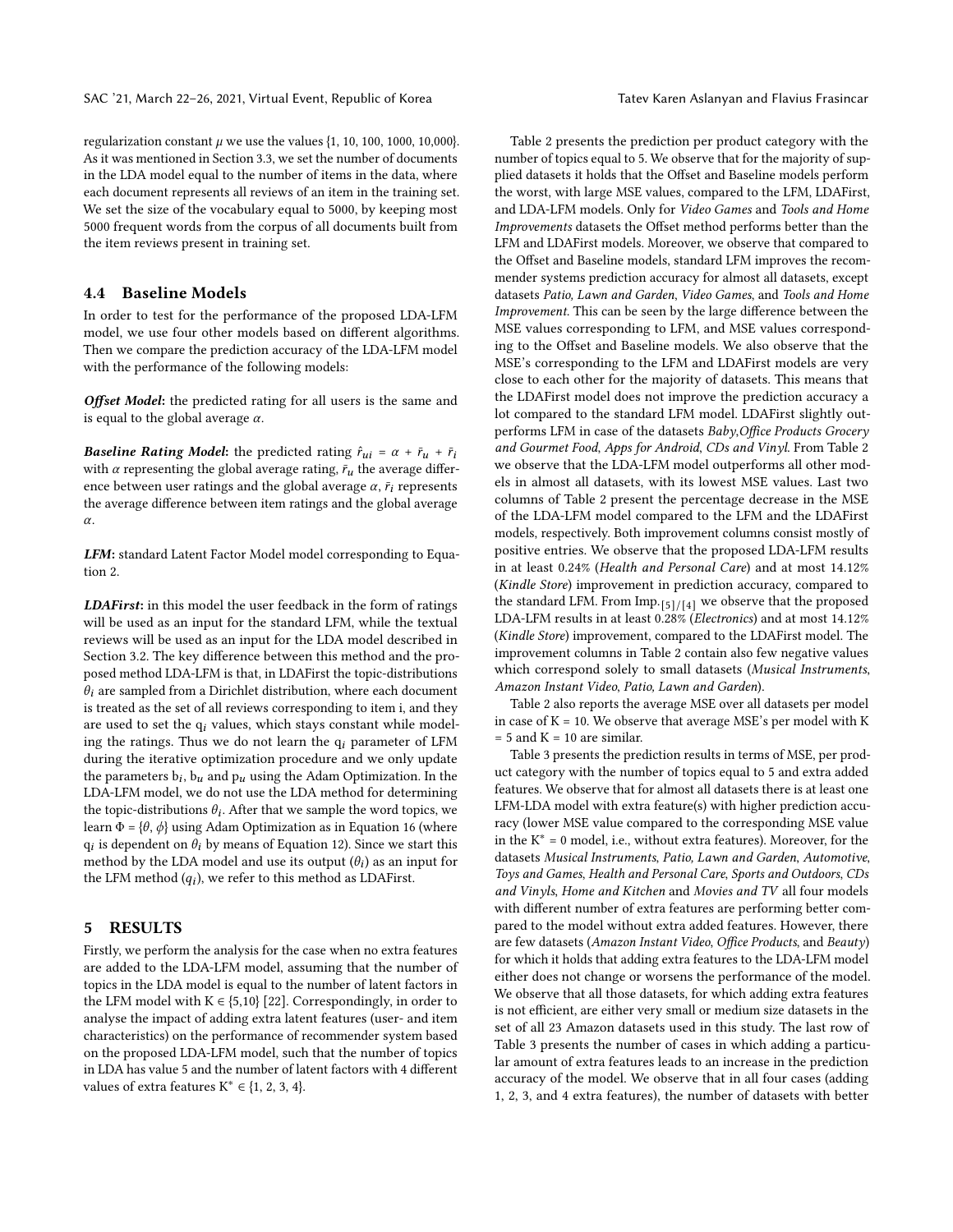<span id="page-8-0"></span>Utilizing Textual Reviews in Latent Factor Models for Recomm. Systems SAC '21, March 22–26, 2021, Virtual Event, Republic of Korea

| <b>Dataset</b>                  | $\overline{\text{offset}}_{[1]}$ | Base. $[2]$ | $LFM_{[3]}$ | LDAFirst $_{[4]}$ | $LDA-LFM_{[5]}$ | $Imp.$ [5]/[3] | Imp.[5]/[4] |
|---------------------------------|----------------------------------|-------------|-------------|-------------------|-----------------|----------------|-------------|
| <b>Electronics</b>              | 2.909                            | 2.345       | 1.789       | 1.789             | 1.780           | 0.28%          | 0.28%       |
| Clothing, Shoes and Jewel.      | 2.275                            | 2.122       | 1.456       | 1.457             | 1.445           | 0.76%          | 0.82%       |
| Movies and TV                   | 2.803                            | 2.334       | 1.721       | 1.723             | 1.682           | 2.27%          | 2.38%       |
| <b>Home and Kitchen</b>         | 2.535                            | 2.249       | 1.841       | 1.841             | 1.787           | 2.93%          | 2.93%       |
| <b>CDs and Vinyl</b>            | 2.508                            | 2.083       | 1.746       | 1.740             | 1.523           | 12.77%         | 12.47%      |
| <b>Cell Phones and Access.</b>  | 2.542                            | 2.448       | 1.996       | 1.995             | 1.901           | 4.76%          | 4.71%       |
| <b>Sports and Outdoors</b>      | 2.138                            | 2.096       | 1.422       | 1.422             | 1.349           | 5.13%          | 5.13%       |
| <b>Kindle Store</b>             | 2.516                            | 2.145       | 1.814       | 1.813             | 1.581           | 14.12%         | 14.12%      |
| <b>Health and Personal Care</b> | 2.392                            | 2.259       | 1.670       | 1.689             | 1.666           | 0.24%          | 1.36%       |
| <b>Apps for Android</b>         | 2.984                            | 2.397       | 2.190       | 2.188             | 2.006           | 8.40%          | 8.32%       |
| <b>Toys and Games</b>           | 2.258                            | 2.152       | 1.512       | 1.512             | 1.485           | 1.79%          | 1.79%       |
| <b>Beauty</b>                   | 2.371                            | 2.256       | 1.675       | 1.674             | 1.646           | 1.73%          | 1.67%       |
| Tools and Home Improve.         | 1.392                            | 2.136       | 1.634       | 1.634             | 1.516           | 7.22%          | 7.22%       |
| Automotive                      | 2.081                            | 2.064       | 1.511       | 1.511             | 1.410           | 6.68%          | 6.62%       |
| <b>Video Games</b>              | 1.603                            | 2.354       | 1.721       | 1.722             | 1.617           | 6.04%          | 6.10%       |
| <b>Grocery and Gourmat</b>      | 2.020                            | 2.129       | 1.520       | 1.519             | 1.491           | 1.91%          | 1.84%       |
| <b>Office Products</b>          | 2.168                            | 2.306       | 1.813       | 1.796             | 1.626           | 10.31%         | 9.47%       |
| <b>Pet Supplies</b>             | 2.480                            | 2.265       | 1.815       | 1.814             | 1.765           | 2.81%          | 2.70%       |
| Patio, Lawn and Garden          | 1.970                            | 2.235       | 1.780       | 1.781             | 1.738           | 2.36%          | $-2.41%$    |
| Baby                            | 1.934                            | 2.194       | 1.717       | 1.715             | 1.693           | 1.40%          | 1.28%       |
| Digital Music                   | 1.261                            | 1.555       | 1.030       | 1.030             | 1.052           | $-2.14%$       | $-2.14%$    |
| <b>Amazon Instant Video</b>     | 2.828                            | 1.985       | 1.278       | 1.277             | 1.508           | $-18.09%$      | $-18.00\%$  |
| <b>Musical Instruments</b>      | 1.735                            | 1.921       | 1.165       | 1.165             | 1.208           | $-3.69%$       | $-3.69%$    |
| Average MSE $K = 5$             | 2.248                            | 2.122       | 1.643       | 1.644             | 1.572           |                |             |
| Average MSE $K = 10$            | 2.248                            | 2.122       | 1.637       | 1.637             | 1.579           |                |             |

<span id="page-8-1"></span>Table 2: Prediction results in terms of MSE with K = 5 number topics. Imp.  $[5]/[3]$  reports the percentage improvement of the LDA-LFM model compared to the LFM model, in terms of prediction accuracy. Imp.[5]/ [4] shows the percentage improvement of the LDA-LFM model compared to the LDAFirst model. The average MSE per model is also reported for the  $K = 10$  case.

| <b>Dataset</b>                    | $K^* = 0$                | $K^* = 1$ | $K^* = 2$ | $K^* = 3$ | $K^* = 4$ |
|-----------------------------------|--------------------------|-----------|-----------|-----------|-----------|
| <b>Electronics</b>                | 1.78019                  | 1.78001   | 1.77651   | 1.77901   | 1.78199   |
| Clothing, Shoes and Jewel.        | 1.44511                  | 1.44510   | 1.44515   | 1.44510   | 1.44581   |
| Movies and TV                     | 1.68230                  | 1.68204   | 1.69210   | 1.69199   | 1.68221   |
| <b>Home and Kitchen</b>           | 1.78696                  | 1.78694   | 1.78690   | 1.78710   | 1.78691   |
| <b>CDs and Vinyl</b>              | 1.52294                  | 1.52293   | 1.52278   | 1.52280   | 1.52270   |
| <b>Cell Phones and Access.</b>    | 1.90113                  | 1.90553   | 1.90540   | 1.90112   | 1.90154   |
| <b>Sports and Outdoors</b>        | 1.34960                  | 1.34959   | 1.34950   | 1.39512   | 1.39516   |
| <b>Kindle Store</b>               | 1.58104                  | 1.58118   | 1.58143   | 1.58100   | 1.58011   |
| <b>Health and Personal Care</b>   | 1.66564                  | 1.66558   | 1.66557   | 1.66555   | 1.66553   |
| <b>Apps for Android</b>           | 2.00655                  | 2.00617   | 2.00524   | 2.00644   | 2.00696   |
| <b>Toys and Games</b>             | 1.48472                  | 1.48455   | 1.48458   | 1.48442   | 1.48446   |
| <b>Beauty</b>                     | 1.64578                  | 1.64584   | 1.64580   | 1.64578   | 1.64583   |
| Tools and Home improve.           | 1.51640                  | 1.51644   | 1.51637   | 1.51658   | 1.51656   |
| Automotive                        | 1.40996                  | 1.40983   | 1.40977   | 1.40973   | 1.40984   |
| <b>Video Games</b>                | 1.61691                  | 1.61699   | 1.60912   | 1.60902   | 1.60936   |
| <b>Grocery and Gourmet</b>        | 1.49049                  | 1.49057   | 1.49046   | 1.49045   | 1.49084   |
| <b>Office Products</b>            | 1.62635                  | 1.62666   | 1.62673   | 1.62674   | 1.62668   |
| <b>Pet Supplies</b>               | 1.76503                  | 1.76502   | 1.76501   | 1.76500   | 1.76515   |
| Patio, Lawn and Garden            | 1.73829                  | 1.73810   | 1.73812   | 1.73811   | 1.73809   |
| Baby                              | 1.69345                  | 1.69332   | 1.69358   | 1.69272   | 1.69372   |
| <b>Digital Music</b>              | 1.05179                  | 1.05165   | 1.05175   | 1.05185   | 1.05170   |
| <b>Amazon Instant Video</b>       | 1.50755                  | 1.50852   | 1.50949   | 1.50835   | 1.50885   |
| <b>Musical Instruments</b>        | 1.20791                  | 1.19803   | 1.19825   | 1.19818   | 1.19817   |
| <b>Number of Times Beneficial</b> | $\overline{\phantom{0}}$ | 15        | 15        | 15        | 14        |

Table 3: Prediction results of the LDA-LFM model in terms of the MSE with K = 5 number topics. K<sup>∗</sup> defines the number of extra factors added to the LDA-LFM model. K<sup>\*</sup> = 0 represents the case when no extra feature has been added to the model, results corresponding to the Table [2.](#page-8-0) K<sup>\*</sup> = 1, K<sup>\*</sup> = 2, K<sup>\*</sup> = 3, and K<sup>\*</sup> = 4 correspond to the LDA-LFM model predictions with 1, 2, 3, and 4 extra features, respectively.

performance are close to each other. More specifically about 15 out of 23 datasets (from which around 9 cases corresponds to a medium or a large dataset), adding extra features results in more accurate recommendations.

# 6 CONCLUSION

Taking into account the current limitations in the existing literature, in this paper, we utilize the LFM model by using both ratings and